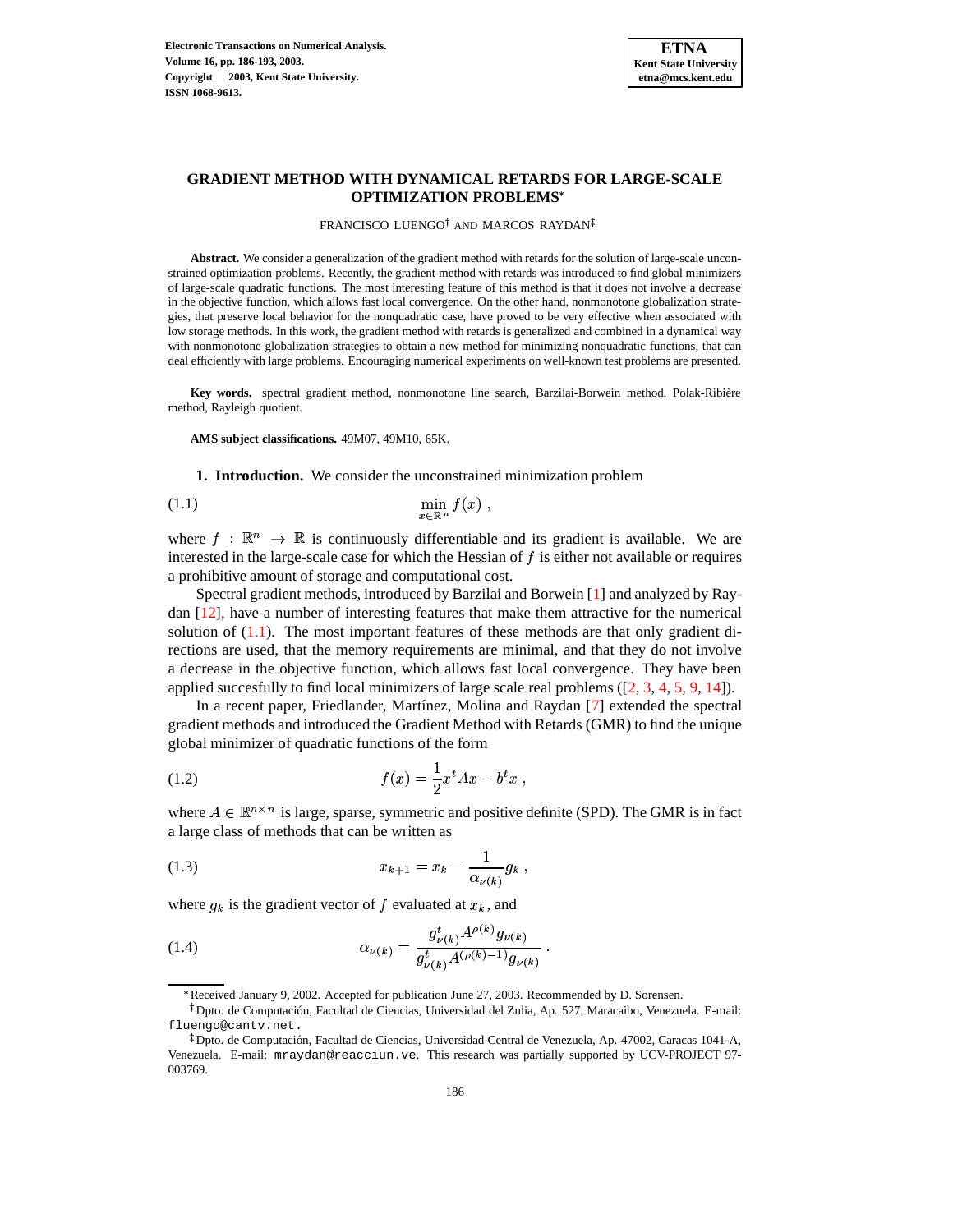<span id="page-1-1"></span>In [\(1.4\)](#page-0-1),  $\nu(k)$  and  $\rho(k)$  are arbitrarily chosen in the sets

$$
(1.5) \qquad \{k, k-1, \ldots, \max\{0, k-\bar{m}\}\},
$$

and

$$
(1.6) \t {q_1, q_2, \ldots, q_{\bar{m}}},
$$

respectively, where  $\bar{m}$  is a given positive integer, and  $q_i$  is a given positive integer for  $i =$  $1, 2, \ldots, \bar{m}$ . For instance, when  $\rho(k) = 1$  for all k and  $\nu(k) = k$ , then the GMR reduces to the classical steepest descent method or Cauchy method. If  $\rho(k) = 1$  for all k and  $\nu(k) = k - 1$ , then the GMR becomes the spectral gradient method. Extensive numerical results discussed in [\[7\]](#page-7-8) indicate that some members of the GMR family clearly outperform the spectral gradient method, requiring less computational work.

For the nonquadratic case, the GMR needs to be incorporated in a globalization strategy. Since the method does not enforce decrease in the objective function, a nonmonotone line search strategy will be used. In particular, the nonmonotone line search technique introduced by Grippo, Lampariello and Lucidi [\[10\]](#page-7-9) has proved to be very effective for large-scale optimization problems. This line search essentially enforces the following condition

<span id="page-1-0"></span>(1.7) 
$$
f(x_{k+1}) \leq \max_{0 \leq j \leq M} f(x_{k-j}) + \gamma g_k^t (x_{k+1} - x_k),
$$

where M is a nonnegative integer and  $\gamma$  is a small positive number.

The new algorithm combines and extends the following results: the globalization of the spectral gradient method by Raydan in  $[13]$  that is based on  $(1.7)$ , and the gradient method with retards by Friedlander, Martínez, Molina and Raydan [\[7\]](#page-7-8). In particular, a special dynamical retard that takes advantage of the approximating property of eigenvectors is developed and included in the algorithm.

The rest of the paper is divided into sections as follows. In Section 2 we present a general nonmonotone gradient algorithm for which we can establish classical convergence results. In Section 3 we present our dynamical version of the global gradient method with retards for the minimization of nonquadratic functions. In Section 4 we discuss implementation details and show numerical results on some classical test functions. Finally, in Section 5 we present some final remarks.

**2. Nonmonotone gradient methods.** For the minimization of nonquadratic functions, nonmonotone methods like the spectral gradient method, need to be incorporated with a globalization strategy. Raydan [\[13\]](#page-7-10) proposed a globalization scheme for the spectral gradient algorithm that fits nicely with the nonmonotone behavior of this family of methods. Roughly speaking, the main idea is to accept the step if it satisfies a weak condition of the form given by [\(1.7\)](#page-1-0). When  $M > 0$  this condition allows the objective function to increase at some iterations and still guarantees global convergence, as we discuss later. First, in this section, we would like to present a general nonmonotone gradient algorithm for which we can establish classical convergence results.

### **Algorithm 2.1: Global Nonmonotone Gradient Method**

Given  $x_0$ ,  $0 < \epsilon < 1$ ,  $\alpha_0 \in [\epsilon, 1/\epsilon]$ , integer  $M > 0$ ,  $\gamma \in (0, 1)$ ,  $0 < \sigma_1 < \sigma_2 < 1$ . Set  $k = 0$ . while  $(\|g_k\| > tolerance)$  do

 $\operatorname{set} \lambda = 1/\alpha_k$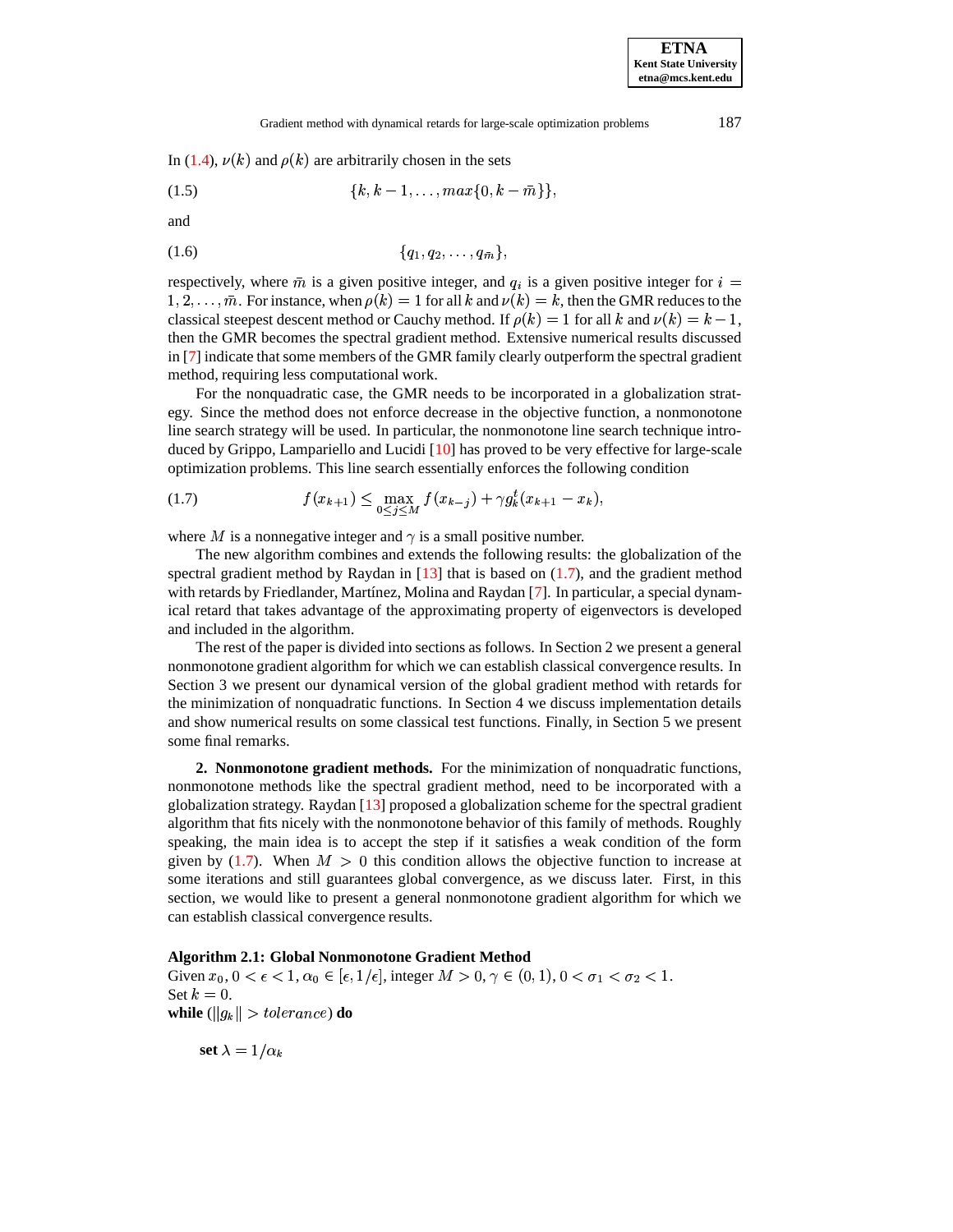188 F. Luengo and M. Raydan

while  $(f(x_k - \lambda g_k) > \max_{0 \le j \le min(k,M)} \{f_{k-j}\} - \gamma \lambda g_k^t g_k)$  do

**choose**  $\sigma \in [\sigma_1, \sigma_2]$ , and **set**  $\lambda = \sigma \lambda$ .

**endwhile**

set  $\lambda_k = \lambda$ , and  $x_{k+1} = x_k - \lambda_k g_k$ .

$$
\mathbf{set}\,g_{k+1} = \bigtriangledown f(x_{k+1})
$$

**choose**  $\alpha_{k+1} \in [\epsilon, 1/\epsilon]$ , and **set**  $k = k+1$ 

## **endwhile**

We will describe various possibilities for the parameter *tolerance* later. The choice of  $\alpha_{k+1}$  in Algorithm 2.1 is quite general. Specific choices of steplength related to the gradient method with retards that produce fast convegence will be discussed in the next section. However, even at this level of generality we can establish a global convergence result.

THEOREM 2.1. Assume that  $\Omega = \{x \in \mathbb{R}^n : f(x) \leq f(x_0)\}$  is a bounded set. If f is *continuously differentiable on an open set that contains*  $\Omega$ , *then Algorithm* 2.1 *is well defined and any accumulation point of the sequence*  $\{x_k\}$  *that it generates is a stationary point.* 

*Proof.* If  $x_k$  is not a stationary point, then  $g_k^t g_k > 0$ . Since  $\gamma < 1$ , then for sufficiently small values of  $\lambda$  the following condition holds:

$$
f(x_k - \lambda g_k) \le \max_{0 \le j \le \min(k,M)} (f_{k-j}) - \gamma \lambda g_k^t g_k.
$$

Hence, a stepsize satisfying the nonmonotone line search will be found after a finite number of trials, and Algorithm 2.1 is well defined.

For the second part of the proof notice that, choosing  $G_k = I$  for all k and  $\delta \in [\epsilon, 1/\epsilon]$ , the Global Preconditioned Spectral Gradient algorithm (Basic version) in [\[11,](#page-7-11) pp. 243-244] reduces to Algorithm 2.1. Therefore, the result follows from Theorem 2.1 in  $[11, p. 244]$  $[11, p. 244]$ .  $\square$ 

In a recent work, Dai [\[6\]](#page-7-12) presents additional convergence results for nonmonotone line search techniques under additional assumptions. In particular, he establishes an R-linear rate of convergence result for uniformily convex functions.

**3. Global gradient method with retards.** Motivated by the GMR method introduced in  $[7]$  for convex quadratics, we can extend  $(1.3)$  and present methods of the following type

$$
(3.1) \t\t\t x_{k+1} = x_k - (1/\alpha_{\nu(k)})g_k,
$$

where

<span id="page-2-0"></span>(3.2) 
$$
\alpha_{\nu(k)} = \frac{s_{\nu(k)}^t y_{\nu(k)}}{s_{\nu(k)}^t s_{\nu(k)}},
$$

 $s_{\nu(k)} = x_{\nu(k)+1} - x_{\nu(k)},$   $y_{\nu(k)} = g_{\nu(k)+1} - g_{\nu(k)}$  and  $\nu(k)$  is arbitrary chosen in the set  $,1,\ldots,k\}.$ 

For the convex quadratic case,  $\nu(k)$  is chosen in the set [\(1.5\)](#page-1-1) and the GMR method converges to global minimizers. A direct extension of the GMR for quadratics, combined with the nonmonotone line search, produces our first version of the global GMR that can be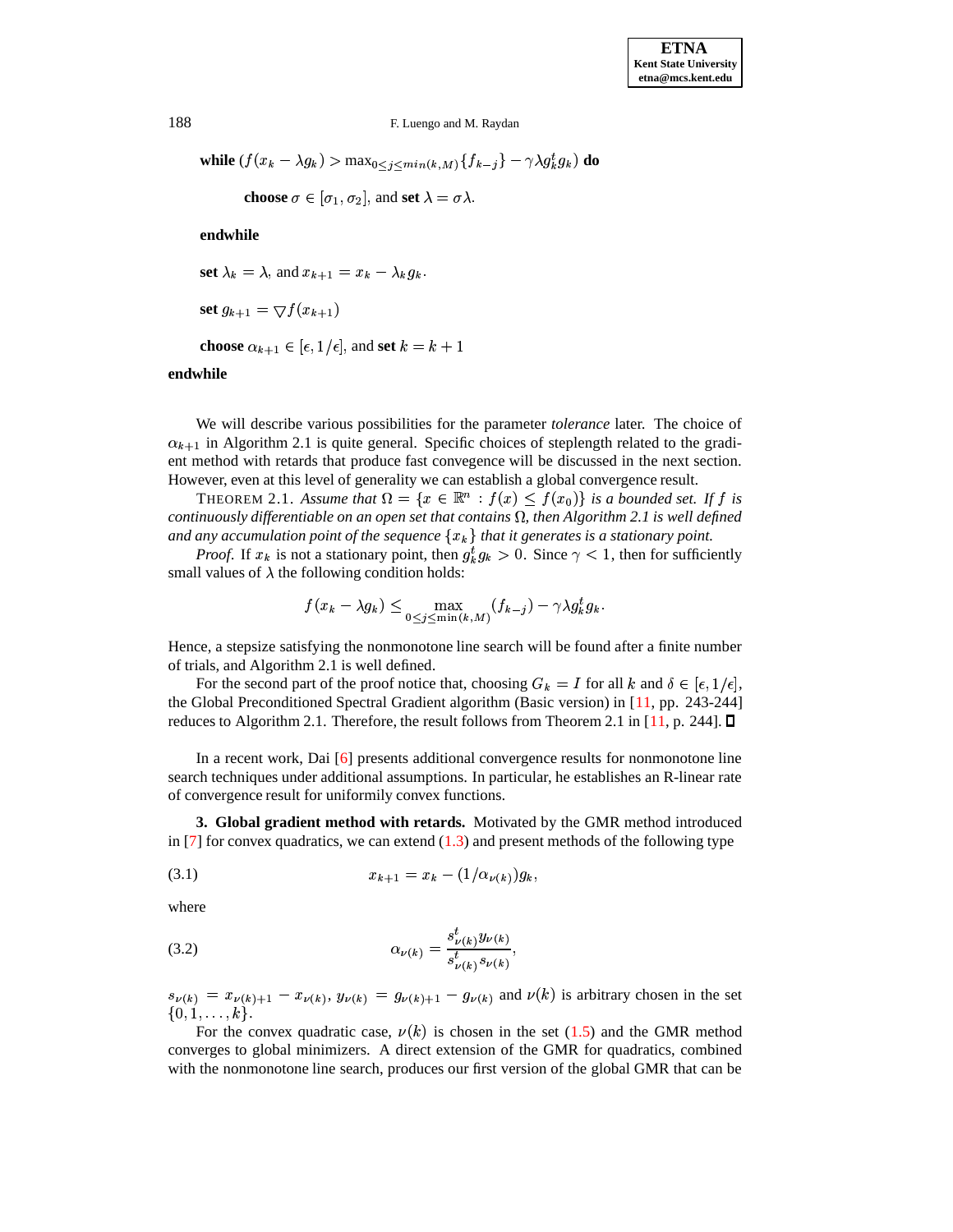#### Gradient method with dynamical retards for large-scale optimization problems 189

obtained by substituting the choice of  $\alpha_{k+1}$  in Algorithm 2.1 by the following step:

**Choose** 
$$
\alpha_{k+1} \in \{(s_0^t y_0)/(s_0^t s_0), \ldots, (s_k^t y_k)/(s_k^t s_k)\}\text{, and set } k = k+1.
$$

At every iteration we need to fit the scalar  $(s_k^t y_k)/(s_k^t s_k)$  in  $\kappa$ ) in the interval  $[\epsilon, 1/\epsilon]$ , as follows: if  $\alpha_k \leq \epsilon$  or  $\alpha_k \geq \frac{1}{\epsilon}$ , then  $\alpha_k = \delta$ , for a given positive  $\delta \in [\epsilon, 1/\epsilon]$ .

Based on the theory discussed in the previous section, global convergence is established for this particular case. However, it is still quite general for practical purposes. Indeed, extensive numerical experimentation in [\[7\]](#page-7-8) indicate that the use of *very old* retards deteriorates the speed of convergence. Moreover, they observed that a retard that oscillates between 1 and 2 is ideal for fast convergence. On the other hand, it would be interesting to detect the presence of approximated eigenvectors as descent directions. We have seen, and it has been discussed by Glunt et al.  $[9]$ , that in the spectral gradient case the approximation of eigenvectors frequently happens. In fact, if the gradient direction is an eigenvector of  $\nabla^2 f(x_k)$  then the best option is by all means the Cauchy choice of steplength, i.e., no retard, since in the quadratic case it would imply termination at the solution in the next iteration. This motivates us to include the following strategy for choosing the steplength.

If  $x_k$  is "close to the solution" and

$$
cos_k \equiv \frac{|g_k^t y_k|}{\|g_k\| \|y_k\|} \approx 1,
$$

then  $\alpha_k = s_k^t y_k / s_k^t s_k$  (ste  $y_k/s_k^t s_k$  (stee  $_k$  (steepest descent).

The motivation for this choice is that if  $\cos_k \approx 1$  then  $g_k$  is a good approximation to an eigenvector of  $\nabla^2 f(x_k)$  and the steepest descent (Cauchy) choice is an excellent choice. Indeed,  $cos_k$  is the cosine of the angle between  $g_k$  and the average Hessian matrix  $\int_0^1 \nabla^2 f(x_{k-1} + ts_{k-1}) dt$  times  $g_k$ . Therefore, if  $cos_k = 1$ , then  $g_k$  is an eigenvector of the average Hessian matrix. Close to the solution, the average Hessian matrix closely approximates the Hessian of  $f$  at the solution, and the Cauchy choice of steplength would closely approximate the minimizer.

If  $cos_{k-1} \ge cos_k$ , then (double retard), i.e.,

$$
\alpha_{k+1} = s_{k-1}^t y_{k-1} / s_{k-1}^t s_{k-1}.
$$

The motivation here is that the bigger the cosine the closer the gradient to an eigenvector. Moreover,  $\alpha_{k+1}$  would be closer to an eigenvalue, and we obtain longer steps, which is suitable once we are close to the solution and the norm of the gradient is close to zero.

• Otherwise  $\alpha_{k+1} = s_k^t y_k / s_k^t s_k$  (sp  $\frac{t}{k} y_k / s_k^t s_k$  (spee  $_k$  (spectral choice).

All the previous remarks lead us to the following algorithm.

## **Algorithm 3.1: GGMR**

Given  $x_0, 0 < \epsilon < 1, \alpha_0 \in [\epsilon, 1/\epsilon]$ , integer  $M > 0, \gamma \in (0, 1), 0.9 < L < 1$ ,  $\delta > 0, 0 < \sigma_1 < \sigma_2 < 1.$ Set  $k = 0$ ,  $\alpha_{new} = \alpha_0$ ,  $oldc = 0$ ,  $newc = 0$ .

while  $(\|g_k\| > tolerance)$  do  $\operatorname{set} \lambda = 1/\alpha_k$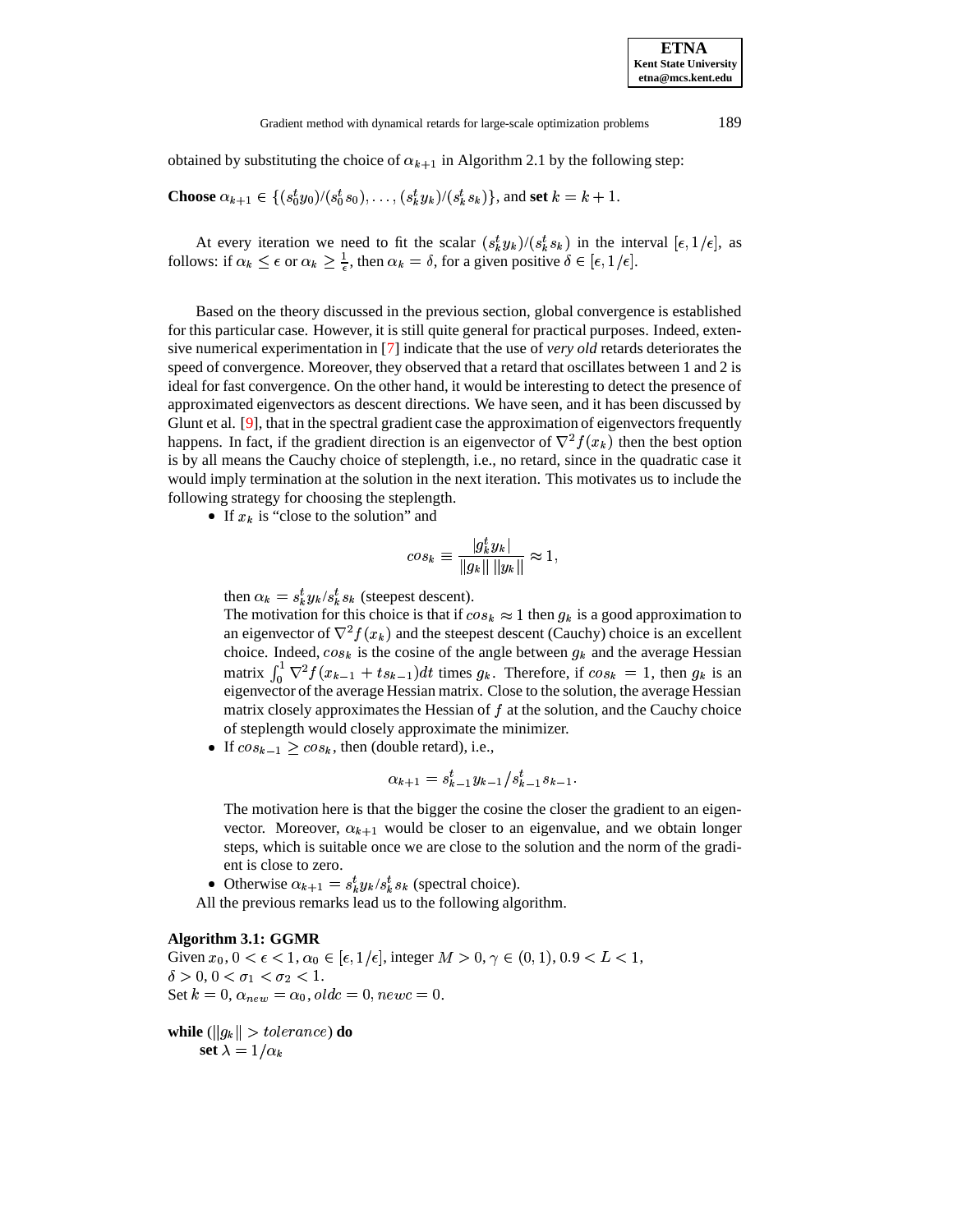190 F. Luengo and M. Raydan

/\* Nonmonotone Line Search \*/ while  $(f(x_k - \lambda g_k) > \max_{0 \le j \le min(k,M)} \{f_{k-j}\} - \gamma \lambda g_k^t g_k)$  do **choose**  $\sigma \in [\sigma_1, \sigma_2]$ , and **set**  $\lambda = \sigma \lambda$ .

**endwhile**

set  $\lambda_k = \lambda$ , and  $\bar{x} = x_k - \lambda_k g_k$ **set**  $\bar{g} = \nabla f(\bar{x})$ , and  $y = \bar{g} - g_k$ 

```
/* Updating the cosines */
if ("close to the solution") then
      set oldc = newc, and newc = |g_k^t y|/(\|g_k\| \|y\|)
```
**endif**

 $\operatorname{set} \alpha_{new} = -(g_k^ty)/(\lambda_k g_k^tg_k)$  $\mathbf{v}$  and  $\mathbf{v}$  are all  $\mathbf{v}$  and  $\mathbf{v}$  are all  $\mathbf{v}$  and  $\mathbf{v}$ 

**if**  $(\alpha_{new} \leq \epsilon \text{ or } \alpha_{new} \geq 1/\epsilon)$  **then**  $\textbf{set}~\alpha_{new} = \delta \in [\epsilon, 1/\epsilon]$ 

**endif**

```
/* Cauchy choice */
if ("close to the solution" and newc \geq L) then
       \textbf{set}~\alpha_k = \alpha_{new}else
        /* Retarded choice */
        if ("close to the solution" and oldc \geq newc) then
               set \alpha_{k+1} = \alpha_kelse
               set \alpha_{k+1} = \alpha_{new}endif
        \operatorname{set} g_{k+1} = \bigtriangledown f(x_{k+1})set x_{k+1} = \bar{x}, and k = k+1endif
```
# **endwhile**

We would like to close this section with the most relevant characteristics of Algorithm 3.1:

- 1. Requires  $4n$  storage locations.
- 2. Every iteration requires  $O(n)$  flops and one gradient evaluation, unless the Cauchy choice is used. In that iteration, the gradient is evaluated twice.
- 3.  $f(x_k)$  is *not* monotonically decreasing.
- 4. Since  $s_k = -\lambda_k g_k$ , then the definition of  $\alpha_{new}$  in the algorithm is equivalent to the one given in [\(3.2\)](#page-2-0). The advantage of this equivalent expression is that it avoids the storage of the vector  $s_k$ .

**4. Numerical Results.** We compare the Global Gradient Method with Retards (GGMR) <sup>9</sup> with the Global Spectral Gradient (GSG) [\[13\]](#page-7-10), and the Polak-Ribiere implementation ( $PR^+$ ) of Gilbert and Nocedal [\[8\]](#page-7-13), on some classical test functions listed on Table 4.1. The  $PR^+$ code requires  $4n$  storage locations and it is, to the best of our knowledge, the most effective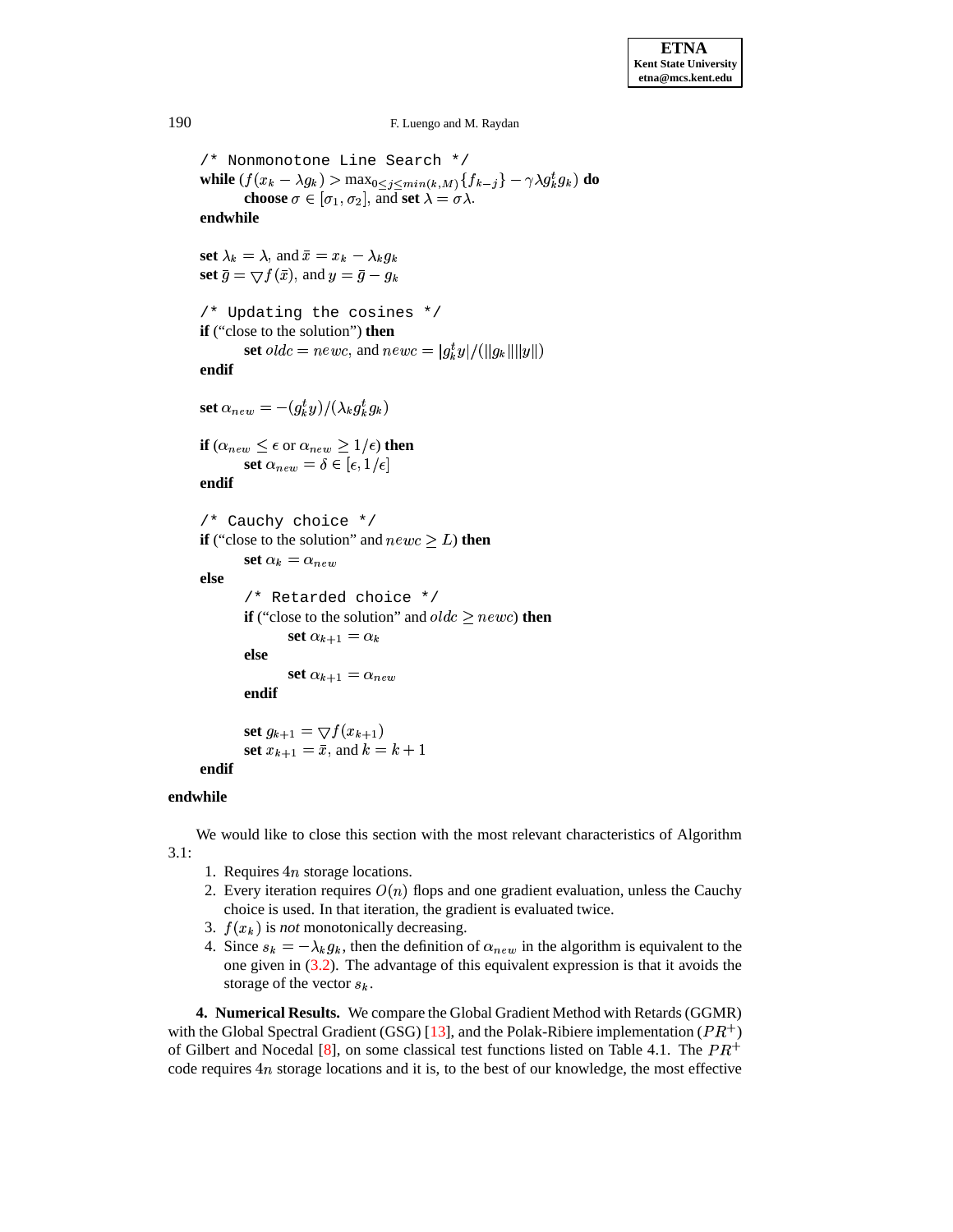implementation of the conjugate gradient method for nonquadratic functions. The GSG can be viewed as a particular case of Algorithm 3.1, ignoring the Cauchy choice and the retarded choice.

All experiments were run on a Pentium III at 750Mhz, 128MRAM, and double precision Fortran 77. We used the following stopping criterion:

$$
||g_k||_2 \le 10^{-8} (1 + |f(x_k)|).
$$

For our numerical experiments, "close to the solution" means

$$
||g_k||_2 \le 10^{-2} (1 + |f(x_k)|),
$$

and the following parameters were used:  $\gamma = 10^{-4}$ ,  $M = 10$ ,  $\sigma_1 = 0.1$ ,  $\sigma_2 = 0.5$ ,  $\epsilon =$  $10^{-10}$ ,  $\alpha_0 = 1$ , and  $L = 0.95$ . The parameter  $\delta$  is chosen as follows:

$$
\delta = \max\{1, \min\{1/\epsilon, \|g_k\|\}\}.
$$

For descriptions of the test functions and the starting points, see [\[8\]](#page-7-13).

| Problem   | Name                           |  |  |
|-----------|--------------------------------|--|--|
| 1         | Brown almost linear            |  |  |
| 2         | Broyden tridiagonal            |  |  |
| 3         | <b>Extended ENGLV1</b>         |  |  |
| 4         | Extended Freudenstein and Roth |  |  |
| 5         | <b>Generalized Rosenbrock</b>  |  |  |
| 6         | Oren's power                   |  |  |
| 7         | Penalty 1                      |  |  |
| 8         | Extended Powell singular       |  |  |
| 9         | <b>Extended Rosenbrock</b>     |  |  |
| 10        | Tridiagonal 1                  |  |  |
| 11        | Trigonometric                  |  |  |
| 12        | Variably dimensioned           |  |  |
| 13        | Wrong extended Wood            |  |  |
| 14        | Strictly convex 1              |  |  |
| 15        | Strictly convex 2              |  |  |
| 16        | Extended Box 3-D               |  |  |
| 17        | <b>Extended Biggs EXP6</b>     |  |  |
| TABLE 4.1 |                                |  |  |

*Classical test functions*

The numerical results are shown in Tables 4.2 and 4.3. We report the function and the dimension  $(f/n)$ , the number of iterations required for convergence (It), the number of gradient evaluations (g), the number of iterations for which the retard choice was used (Rt), and the number of iterations for which the Cauchy or steepest descent choice was used (SD). For GSG and GGMR the number of iterations and gradient evaluations are equal, and so it is reported under the label (It/g). The asterisk (\*) that appears under the multicolumn  $PR^+$  means that the method could not find a local solution after 5000 iterations. The results of Tables 4.2 and 4.3 are summarized in Table 4.4. We report, in Table 4.4, the number of problems for which each method was a winner in number of iterations, and number of gradient evaluations.

We observe that GSG and GGMR are both very robust for finding local minimizers of large-scale nonquadratic functions. GSG failed to converge only for function 11 and  $n =$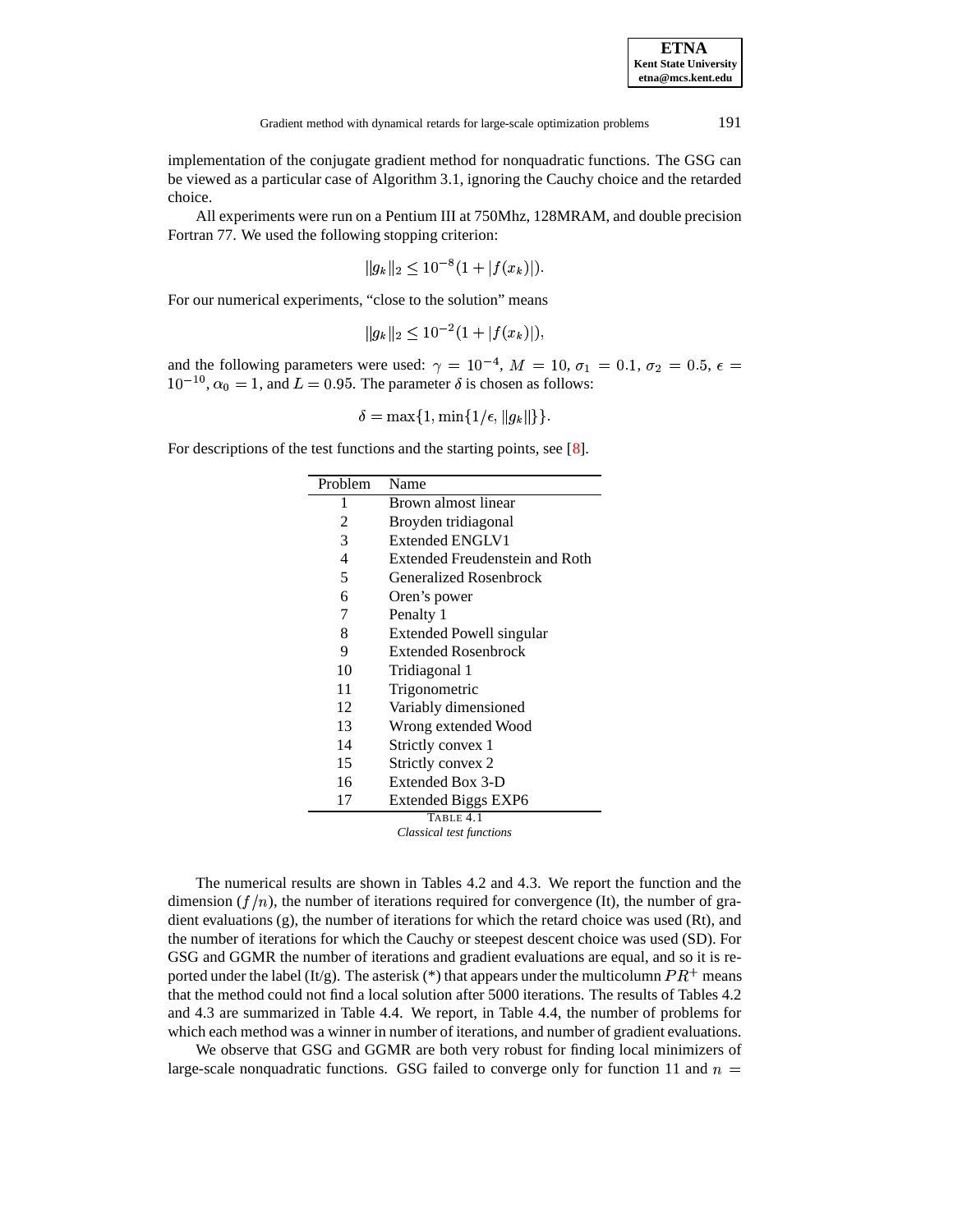# 192 F. Luengo and M. Raydan

|           | $PR^+$ |        | <b>GSG</b> | <b>GGMR</b>       |                |          |
|-----------|--------|--------|------------|-------------------|----------------|----------|
| f/n       | It     | g      | It/g       | $\overline{I}t/g$ | Rt             | SD       |
| 1/1000    | $\ast$ | $\ast$ | 4          | 3                 | 0              | 1        |
| 1/10000   | ∗      | ∗      | 8          | 5                 | 0              | 3        |
| 2/1000    | 43     | 90     | 47         | 45                | 26             | 1        |
| 2/5000    | 43     | 91     | 107        | 58                | 25             | $\theta$ |
| 3/1000    | 19     | 57     | 33         | 28                | 14             | 4        |
| 3/10000   | *      | $\ast$ | 28         | 26                | 15             | 3        |
| 4/1000    | 13     | 43     | 4823       | 263               | 103            | 4        |
| 4/10000   | *      | *      | 133        | 132               | $\overline{c}$ | 4        |
| 5/100     | 275    | 574    | 1711       | 1025              | 544            | 2        |
| 5/500     | 1089   | 2202   | 4603       | 4037              | 2097           | 2        |
| 6/1000    | 130    | 268    | 376        | 333               | 198            | 7        |
| 6/10000   | 23     | 89     | 63         | 46                | 0              | 22       |
| 7/1000    | *      | $\ast$ | 63         | 31                | 12             | 26       |
| 7/10000   | *      | ∗      | 73         | 43                | 28             | 35       |
| 8/1000    | 152    | 367    | 2172       | 468               | 225            | 44       |
| 8/10000   | *      | $\ast$ | 3380       | 482               | 250            | 42       |
| 9/1000    | 25     | 74     | 101        | 35                | 25             | 9        |
| 9/10000   | *      | ∗      | 69         | 60                | 7              | 5        |
| TABLE 4.2 |        |        |            |                   |                |          |

 $PR^+$ , *GSG, and GGMR on classical test functions* 

L,

|           | $PR^+$ |     | GSG  | GGMR |     |          |
|-----------|--------|-----|------|------|-----|----------|
| f/n       | It     | g   | It/g | It/g | Rt  | SD       |
| 10/1000   | 332    | 667 | 131  | 630  | 337 | 2        |
| 10/10000  | 239    | 484 | 131  | 133  | 70  | 0        |
| 11/1000   | $\ast$ | *   | 111  | 111  | 57  | 1        |
| 11/10000  | $\ast$ | *   | *    | 67   | 30  | $\theta$ |
| 12/100    | $\ast$ | *   | 38   | 22   | 7   | 21       |
| 12/500    | $\ast$ | *   | 55   | 28   | 12  | 2        |
| 13/1000   | 35     | 80  | 79   | 66   | 33  | 3        |
| 13/10000  | $\ast$ | *   | 61   | 70   | 40  | 3        |
| 14/1000   | 5      | 18  | 8    | 6    | 0   | 3        |
| 14/10000  | 4      | 15  | 8    | 6    | 0   | 3        |
| 15/1000   | 107    | 218 | 237  | 162  | 83  | 3        |
| 15/10000  | 14     | 45  | 19   | 19   | 5   | 1        |
| 16/300    | 51     | 155 | 85   | 44   | 20  | 10       |
| 16/3000   | 140    | 327 | 898  | 50   | 27  | 12       |
| 17/600    | 131    | 319 | 2881 | 678  | 346 | 32       |
| 17/1200   | 67     | 181 | 2313 | 692  | 179 | 14       |
| TABLE 4.3 |        |     |      |      |     |          |

 $PR^+$ , *GSG, and GGMR on classical test functions* 

10000, and GGMR never failed to converge. They both outperform  $PR^+$  in number of gradient evaluations, except for problems with a very ill-conditioned Hessian at the solution. For some of these problems, GGMR is still competitive. However, if the Hessian is singular at the solution as in functions 8 and 17, then  $PR^+$  clearly outperforms GSG and GGMR.